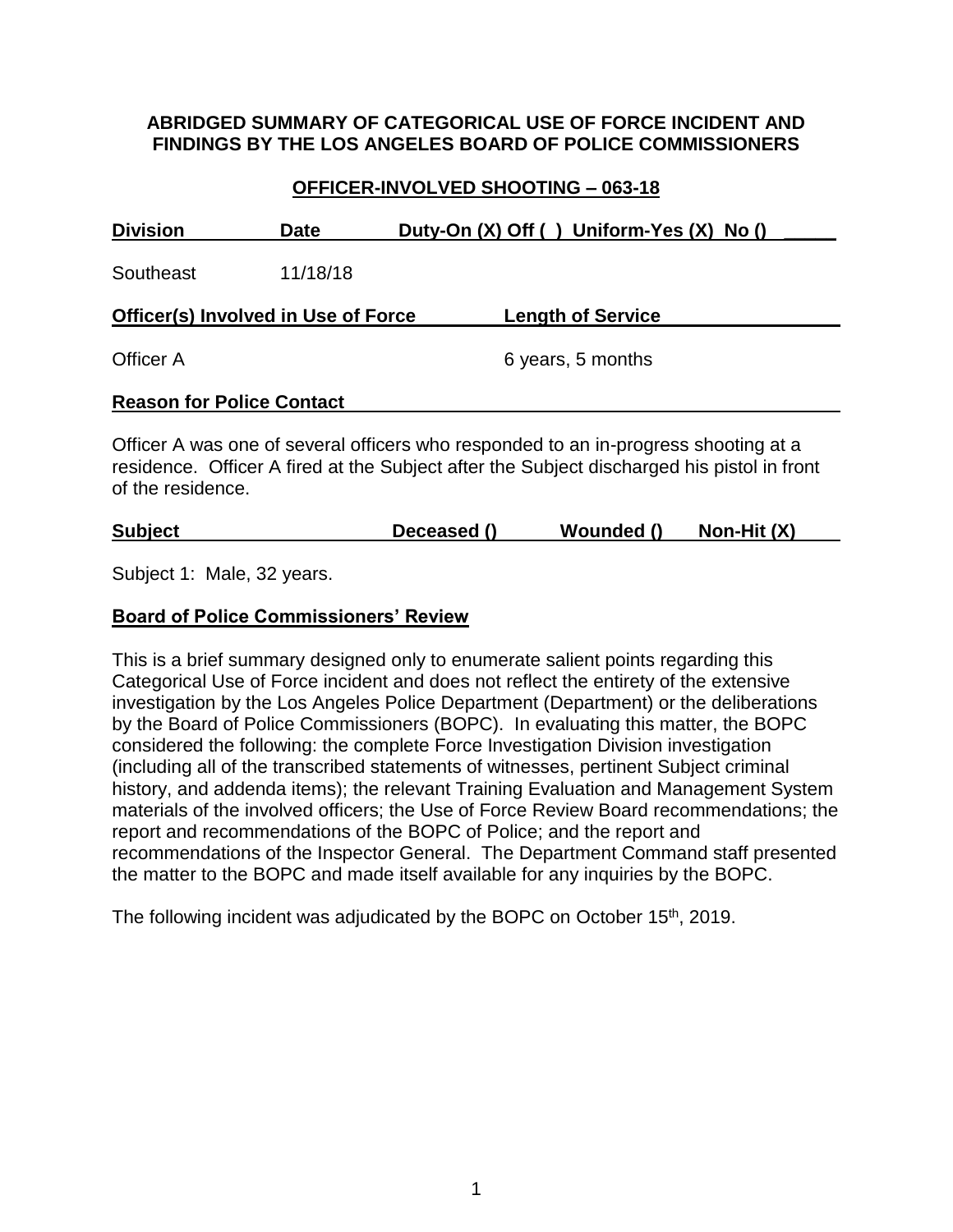#### **Incident Summary**

At approximately 0504 hours on the day of this incident, Victim A was in the kitchen area inside of his residence. Victim A observed Subject 1 exit his bedroom with a gun in his right hand, look in his direction with a "demon-like" look on his face, and then reenter his room. Subject 1's bedroom was also occupied by Victim B. According to Victim A, he heard Victim B yell from inside Subject 1's bedroom followed by the sound of two gunshots.

According to Victim A, Subject 1 was holding a gun in his right hand when he exited his bedroom after he heard the gunshots. Subject 1 looked directly at Victim A while holding a gun, then entered a bedroom occupied by Victims C and D. Victim A heard two gunshots while Subject 1 was in Victim D's bedroom and heard someone say, "You better get out of here." Victim A believed Subject 1 was going to kill him and exited the residence via a rear door. Victim A heard two additional gunshots as he exited the residence, followed by approximately four additional gunshots. According to Victim A, he believed Subject 1 had shot at him.

According to Victim E, he was asleep in the front living room of the residence when he was awakened by approximately five gunshots that he believed came from inside of his residence. Victim E observed Victim B exit Subject 1's bedroom screaming and yelling as Subject 1 followed her while holding a gun in his right hand. Victim B ran into a bedroom occupied by Victims F and G.

According to Victim E, Subject 1 stood in front of Victim F's closed bedroom door calling for Victim B. Victim E then charged Victim F's bedroom door and completely broke it off the hinges using his body. Subject 1 then fired approximately two times into Victim F's bedroom and stated, "I'm sorry. You all know people watching me." Victim F attempted to calm Subject 1 and requested that he give her the gun. According to Victim E, Subject 1 continuously apologized and repeatedly stated he was going to kill himself.

At 0538:13 hours, Victim F called 911. Victim F could be heard breathing heavily while on an open line with the Los Angeles Police Department (LAPD) Communications Division (CD) operator. Victim F then hung up after 33 seconds without providing any information to the CD operator.

At 0539:33 hours, LAPD CD called Victim F back. Victim F answered the phone and was heard breathing heavily and stated, "Please! Gunshot. Please!" The operator asked Victim F if she was shot and she replied that she believed that she was. At 0540:33 hours, LAPD CD contacted the Los Angeles Fire Department (LAFD) CD and advised them of a possible gunshot victim.

At 0540:40 hours, Victim C, called 911 and stated she and another person had been shot. At 0541:10 hours, the LAPD CD operator transferred Victim C to the LAFD CD.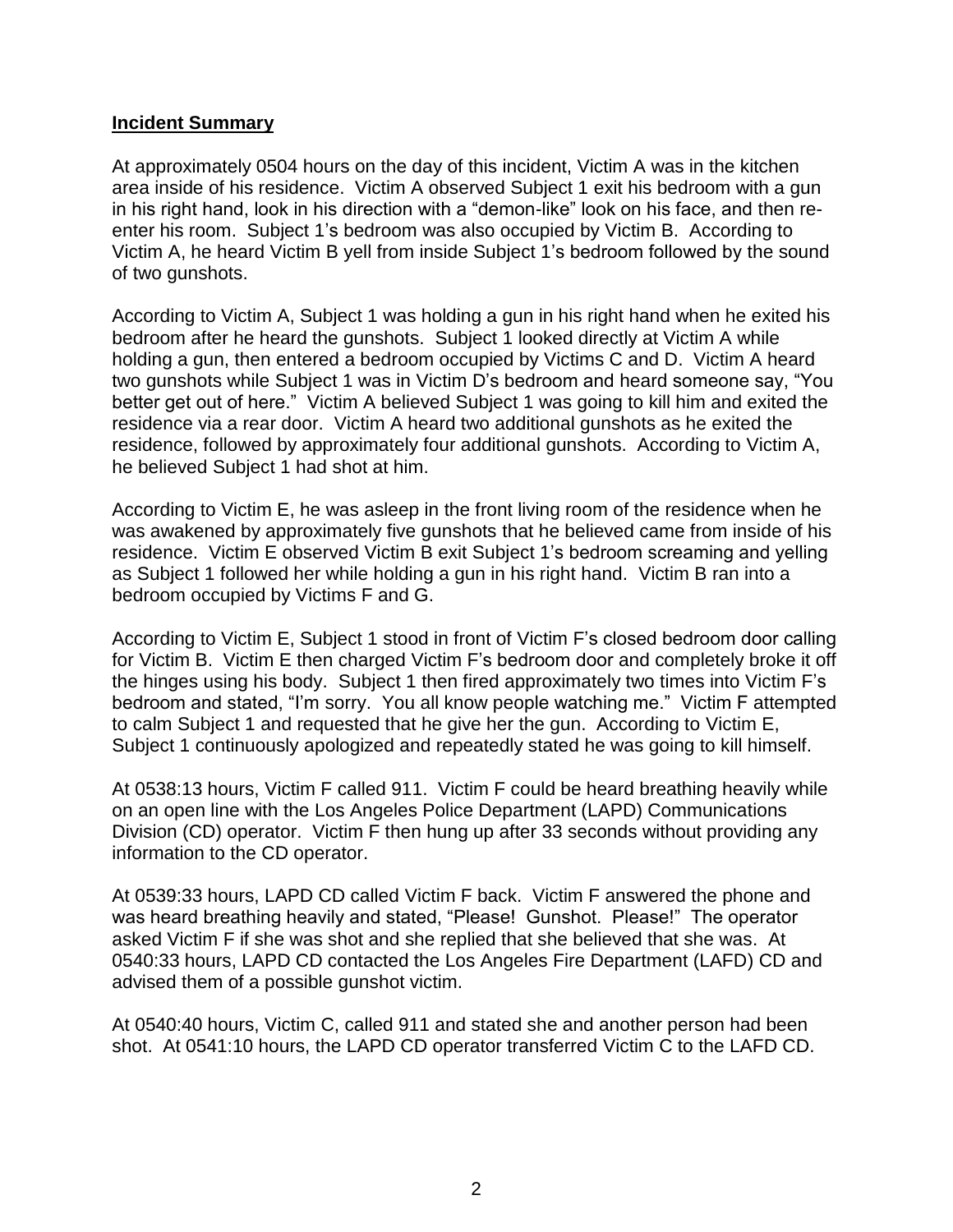At 0542:59 hours, CD broadcast, "Ambulance shooting [address of incident]. Monitor comments. Code Three incident […]." At 0543:10 hours, CD immediately followed with an additional broadcast of, "Ambulance ADW shots fired, [address of incident]. The shooter is still inside. PR is locked inside the residence […]."

According to Victim E, Subject 1 stood outside of Victim F's bedroom and reloaded his gun. Subject 1 exited the residence via the front door and fired approximately three rounds.

At 0543 hours, uniformed Police Officers A and B broadcast they were responding to the call. Officers A and B were in a marked black and white police vehicle equipped with a Digital In-Car Video System (DICVS). Officer A activated her/his emergency equipment and responded Code Three to the location.

Officers A and B had been assigned as partners for approximately two months. They had discussed tactics regarding active shooters, who would take on the role(s) of contact and cover, and what weapons systems they would deploy. According to Officer A, Officer B owns her/his shotgun and would deploy it in an active shooter situation. According to Officer A, she/he would be the cover officer.

At approximately 0544 hours, Police Officers C, D, E, and F broadcast that they were responding.

Officers E and F had been assigned as partners for approximately three weeks. They had discussions about tactics regarding the responsibilities of the contact and cover officers and would discuss scenarios regarding armed suspects. According to Officer E, she/he and Officer F came to an agreement that she/he would be the contact and lethal officer, while Officer F would be cover with non-lethal force.

At 0545:59 hours, Officer E broadcast he/she and Officer F were Code Six. A review of Body Worn Video (BWV) captured Officers F and E discussing how to approach the location. Officer F told Officer E she/he would park a distance away from the location and then they would walk up to the location.

In the interim, Police Officers G, H, and I also responded to the radio call.

At 0547:49 hours, Officer G broadcast that she/he was Code Six at the location.

According to audio captured on BWV, Officers E and F heard a gunshot as they were about to exit their vehicle at 0548:00 hours. Officer E immediately broadcast, "Shots fired. Officer needs help! Officer needs help!" Additionally, Officer F broadcast, "There's shots fired at officers, I saw one suspect wearing a black shirt, black pants running from the front of the residence, to the back of the residence. Make it a help call please."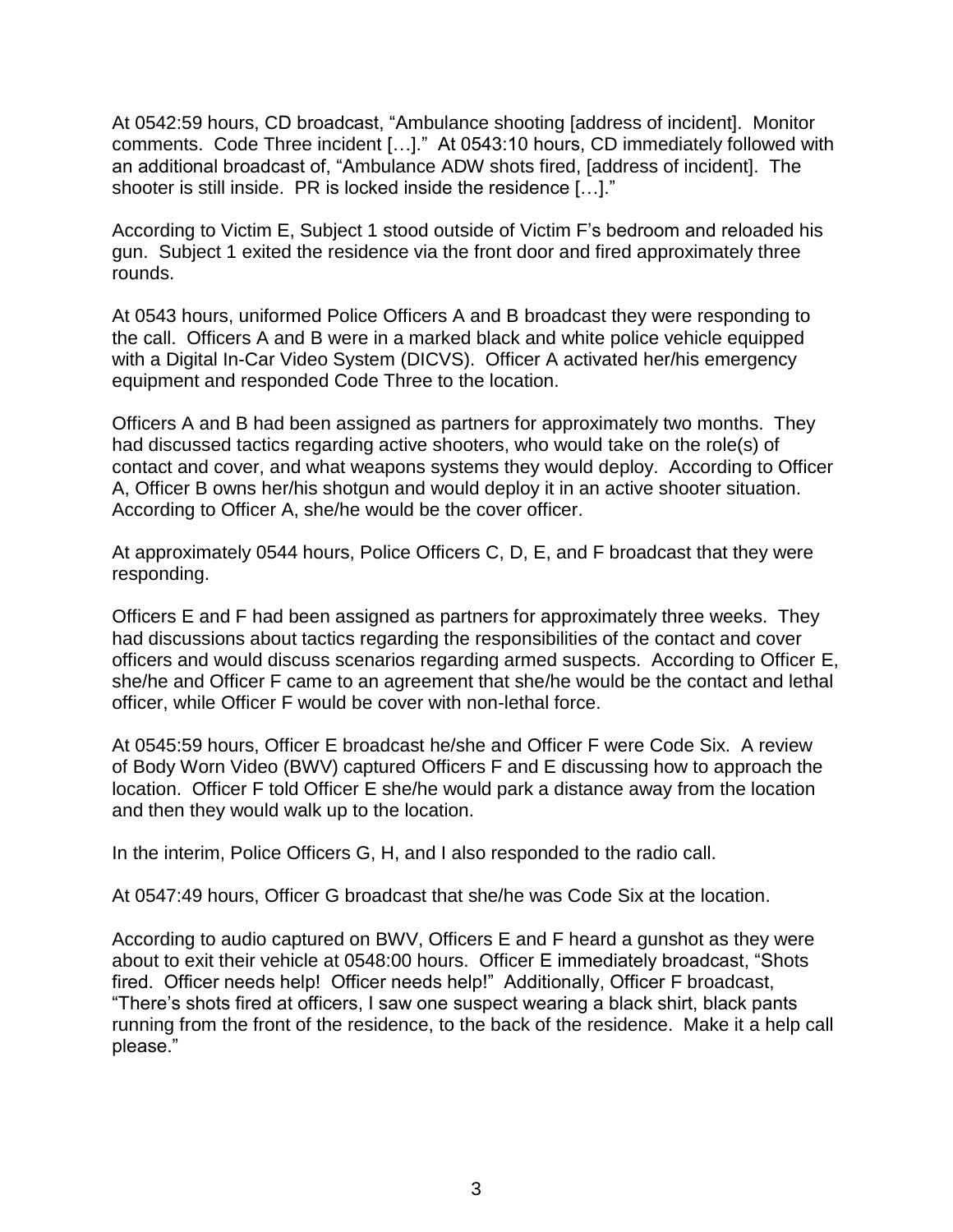Officers A, B, C, D, H, and I, arrived at scene at 0548:06 hours. Officers A, B, H, and I exited their police vehicles. Officers A, B, and I unholstered their service pistols as Officer H deployed a slug shotgun and quickly walked toward the target location.

Officers C and D drove past Officers A, B, H, and I as they continued toward the radio call location. Officer D parked and exited the vehicle and unholstered her/his service pistol as Officer C deployed a shotgun.

Officer C stated she/he heard approximately three gunshots as she/he and Officer D responded. Officer C exited her/his vehicle and heard officers say they were taking rounds as the call transitioned to a help call. Officer C deployed a shotgun and racked a buckshot round into the shotgun chamber, then reloaded the shotgun magazine to full capacity.

As Officer G arrived, she/he heard a gunshot as she/he exited her/his police vehicle. Officer G removed her/his Patrol Rifle from its carrying case and chambered a round.

Officer G ran in a northerly direction to meet up with officers on the sidewalk directly across the street from the incident location and heard two additional gunshots. As Officer G ran to meet up the officers, he shouted, *"Diamond up! Diamond up! Active Shooter!"* Officer H also repeated the command for the officers to *"Diamond up"*.

Once Officer G heard the second shot, she/he took cover behind a pickup truck parked on the side of the street. According to Officer G, she/he conducted a chamber check of her/his Patrol Rifle to see if she/he had chambered a round but was unable to see inside the chamber because it was dark. Officer G said her/his rifle looked empty and so charged the rifle again, causing a live round to eject.

Officer C was in the middle of the street close to the incident location, between the officers on the side of the street and the residence. Officer C deployed a shotgun and began walking toward the residence. Officer C later told Force Investigation Division (FID) investigators,

"I got out of the car, or as we're approaching, I remember my partner saying that [she/he] saw someone run out, run out of the house and go on the east side of the curb. And so, I deemed it that I needed to be in the middle of the street to have cover from the possible suspect that just ran out of the house. Didn't know who it was. And so I wanted to put cars in between me. And but I also, that was like my instant thought. I started walking, and then that's when we, I'm trying to remember why I, I remember someone saying that we need to do a diamond formation. And so I stayed there, slowed down a little bit so people could catch up to me because I knew it was the only long gun that I'd be leaving."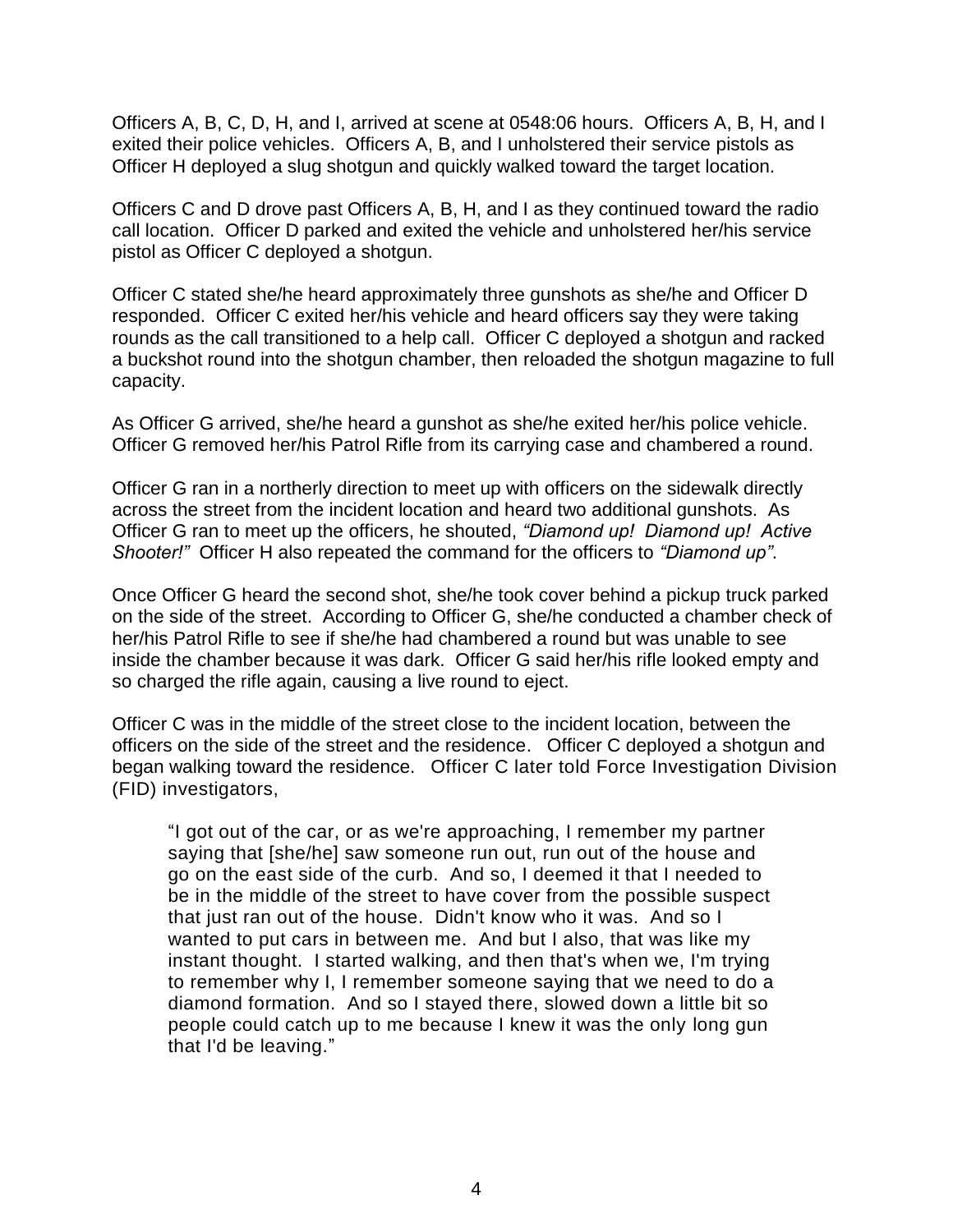Officers A, B, D, H, and I continued walking in the street toward the incident location, then transitioned to the sidewalk. Officer A remained in front of the other officers as they continued to walk on the sidewalk/parkway behind parked vehicles.

At 0549:00 hours, Officer I's BWV captured Officers A and D walking behind parked vehicles, which they were using as cover when a gunshot was heard. A second gunshot immediately followed at 0549:01 hours.

The investigation later determined that Subject 1 fired from the front yard of the residence.

Using a right-hand shooting position, Officer A discharged one round from her/his service pistol in the direction where she/he believed she/he saw muzzle flash come from and where she/he believed Subject 1 fired had at her/him. Officer A fired in a north/westerly direction from an approximate distance of 89 feet. Subject 1 was not struck by the round Officer A fired.

Officer A stated that prior to exiting her/his vehicle, she/he heard approximately two gunshots. As Officer A exited the vehicle, she/he heard Officer E broadcast she/he and her/his partner were taking rounds. Officer A unholstered her/his service pistol and began walking at a very fast pace toward the radio call location, which she/he knew was located midblock on the west side of the street.

Officer A positioned her/himself across the street from the incident location on the east parkway in front of the incident location. Officer A was positioned behind a car which was parked along the east curb that she/he utilized as cover.

Officer A stated,

"I also observed a what I believed was a male. And he was wearing a long sleeved brown shirt and dark colored like bottoms." "And then as soon as I identify the house [where the incident was occurring], I hear one gunshot with a muzzle flash. And at that point, I know that I'm being fired upon and several other officers that responded, so I was afraid, became afraid that I was going to get shot. And, and at that point, I raised my gun and I, I aligned my sights as best as I can in the last spot where I saw the, the suspect shooting at me. And I squeezed the trigger and fired one round. After I fired one round, I brought it down, I assessed. I didn't hear anything else. I didn't hear any other gunshots, or I didn't hear any other, I didn't see any other muzzle flash. And I came down and, and, and went behind cover."

At 0549:06 hours, Officer A informed nearby officers that she/he had observed muzzle flash. Officer A crouched down behind the parked vehicle she/he was using as cover, and broadcast, "Officer needs help. Shots fired."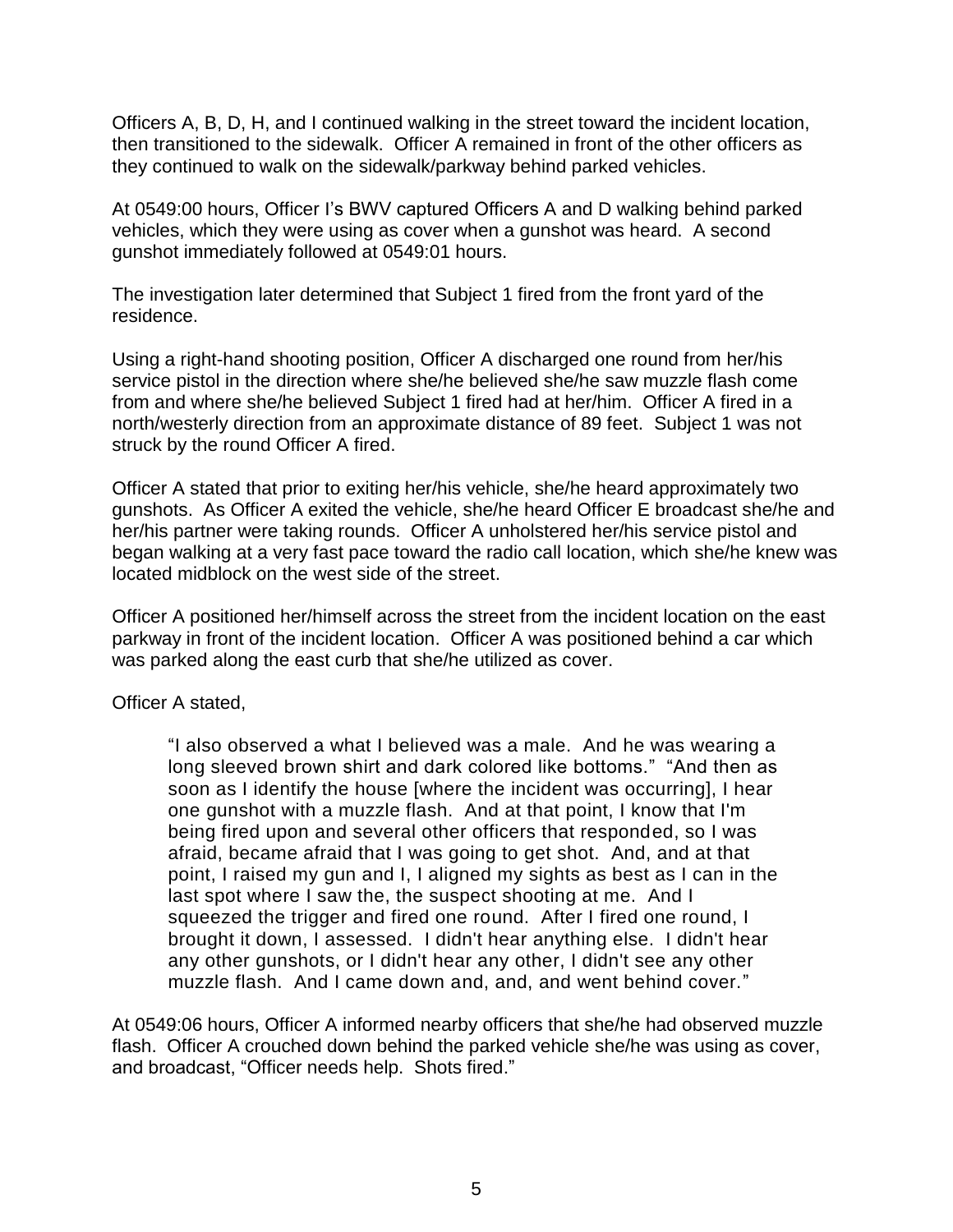Officer A did not activate her/his BWV until after the OIS occurred. Consequently, Officer A's BWV did not capture audio at the time she/he fired her/his pistol. Officer A explained she/he looked at her/his gun and noticed her/his BWV was not activated. Officer A then activated her/his BWV.

According to Officer H, she/he stated that she/he observed muzzle flash in the driveway of the incident location, followed by the sound of an additional gunshot.

According to Officer E's BWV, she/he informed Officer F that it was "[Officer C]," referring to the gunshot, then pointed in the direction where Officer C was located immediately after the OIS occurred.

At the time of the OIS, Officer C was deployed in the roadway. Officer C explained she/he heard one gunshot followed by another gunshot one-to-two seconds apart. Officer C described the second gunshot as being really loud and believed she/he was being shot at, then heard an officer say she/he observed muzzle flash. Officer C believed the first gunshot came from her/his left but did not know from which residence, and could not determine where the second shot came from. Officer C redeployed south of the residence and sought cover behind a fence. According to Officer C's BWV, other officers told Officer C to watch crossfire and directed her/him to move back. Officer C then redeployed to one side of the street and took cover behind a parked vehicle.

According to Victim E, he heard approximately three gunshots while Subject 1 was in front of the residence, near the gate. Victim E stated that Subject 1 then re-entered the residence and confronted him. Subject 1 pointed a semiautomatic pistol at Victim E and told him to put his hands up and lift his shirt. Victim E complied and believed Subject 1 was going to shoot him. Victim E explained he knew the police were outside because he could see flashlights.

According to Victim E, Subject 1 ran through the back of the residence and Victim E believed Subject 1 shot himself. According to Victim C, she was still in her bedroom when she heard another gunshot. Victim C walked out of her bedroom toward the front door of the residence and passed Subject 1's room. Victim C saw Subject 1 laying on the floor as she passed his room and proceeded to inform Victim E that Subject 1 had shot her and Victim D.

At 0551 hours, Victim F remained on the telephone line with CD and informed the CD operator that she believed Subject 1 had shot himself.

In response to the OIS, the following uniformed officers responded to the location and arrived on scene within a few minutes of each other: uniformed Police Officers I, J, K, Sergeant A, Sergeant B, and Lieutenant A.

At approximately 0551 hours, Police Officers J and K arrived at scene with a Halligan tool.<sup>1</sup> According to Officer J, she/he initially assumed the role as the Incident

 $\overline{a}$ <sup>1</sup> A Halligan tool is a tool used to force entry.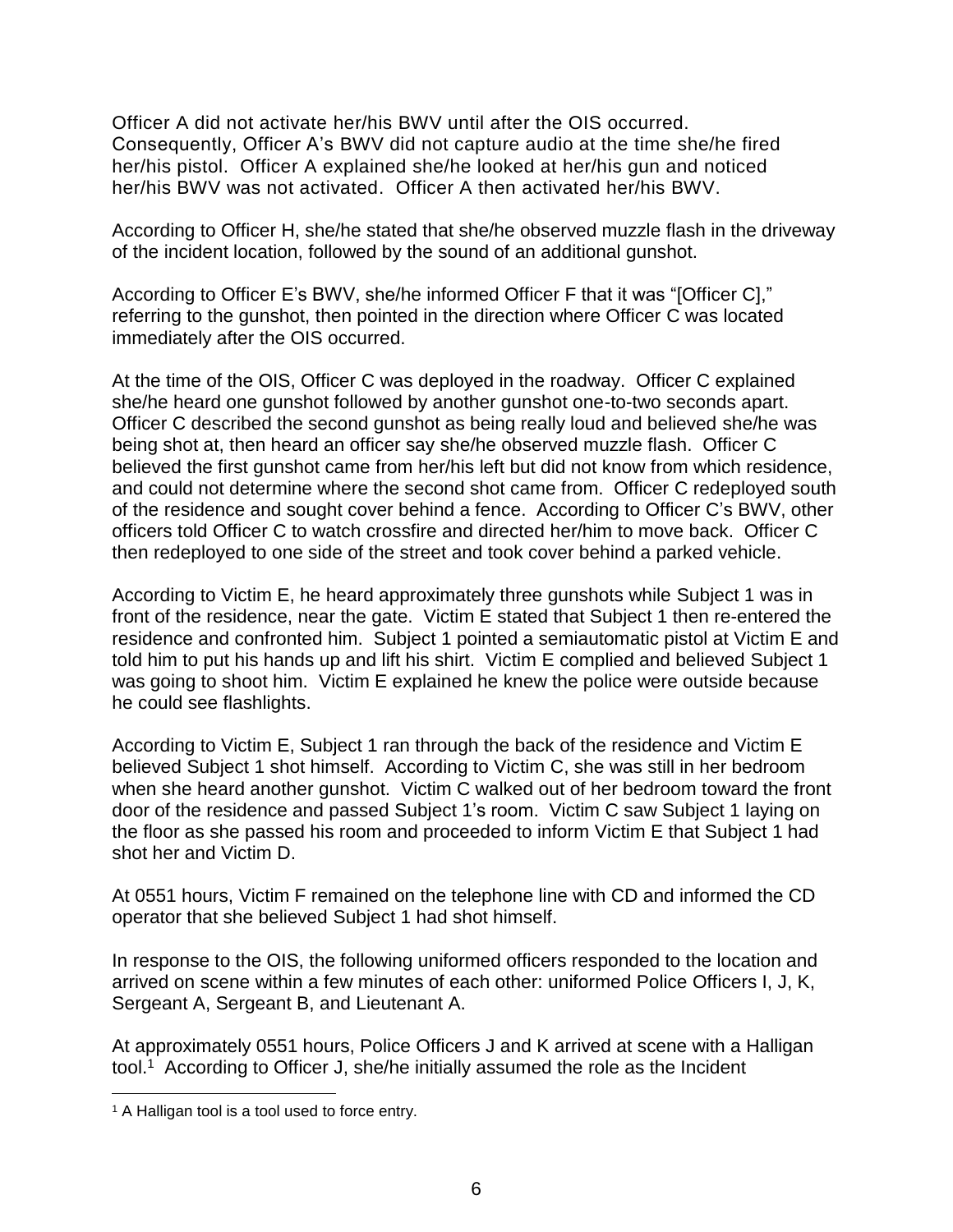Commander (IC). Officer J met with officers taking cover behind a parked vehicle. Officer J formulated a tactical plan to approach the front wrought iron security gate at the driveway of the incident location.

At approximately 0552 hours, Victim C exited the residence followed by Victim E. Victims C and E walked to a wrought iron gate in front of the residence and informed the officers that the gate was locked. Officer J delegated roles to officers as she/he assembled a rescue and arrest team to approach, breach the gate, and rescue Victims C and E. The rescue and arrest team was comprised of Officers A, B, C, E, F, G, H, I, G, J, L, and M.

The rescue team approached the sidewalk and stood in front of the security gate of the driveway at the incident location. Officer J used the Halligan tool to breach the gate. Officer J opened the gate to allow Victims C and E to exit the yard. Officer I escorted Victim C out of the driveway and across the street to safety. At 0556 hours, Officer I's BWV captured Victim C inform Officer I that she believed the Subject had shot himself and was laying on the floor of his room. Officer I did not inform the other officers of the information Victim C provided.

Officer J and the rescue team redeployed to the sidewalk behind a parked car. Officer J formulated a tactical plan to enter the residence to conduct a victim rescue and to render aid to the victims. According to Officer J, she/he believed an officer received information that additional victims were inside of the residence and did not know if the Subject was or was not inside of the residence.

Sergeant A and Lieutenant A discussed the circumstances of the tactical situation and information that was being broadcast while en route to the location. They knew that there were victims still inside of the residence due to information that was broadcast over the radio. Additionally, Officer J believed she/he heard a broadcast that Subject 1 fled the location. Sergeant A discussed the need to perform a victim rescue inside of the residence and stated she/he would enter the residence with the rescue team. According to Sergeant A, she/he believed the suspect fled the residence. Lieutenant A concurred with Sergeant A's assessment and approved Sergeant A's tactical plan to form a rescue team and enter the residence to rescue victims to get them medical treatment.

At approximately 0555 hours, Sergeant A and Lieutenant A arrived at scene. Sergeant A met with the officers who were formulating a plan to perform a victim rescue. Sergeant A stated that she/he was present as Officer J was formulating a tactical plan with officers to form a rescue team and perform a victim rescue. Sergeant A briefly spoke with Officer J and approved of the tactical plan.

Sergeant A believed Lieutenant A was going to be in charge of the Command Post (CP) and Sergeant A would be in charge of the rescue team. Lieutenant A stated she/he did not recall if she/he formally declared her/himself as the IC. According to Lieutenant A,

 $\overline{a}$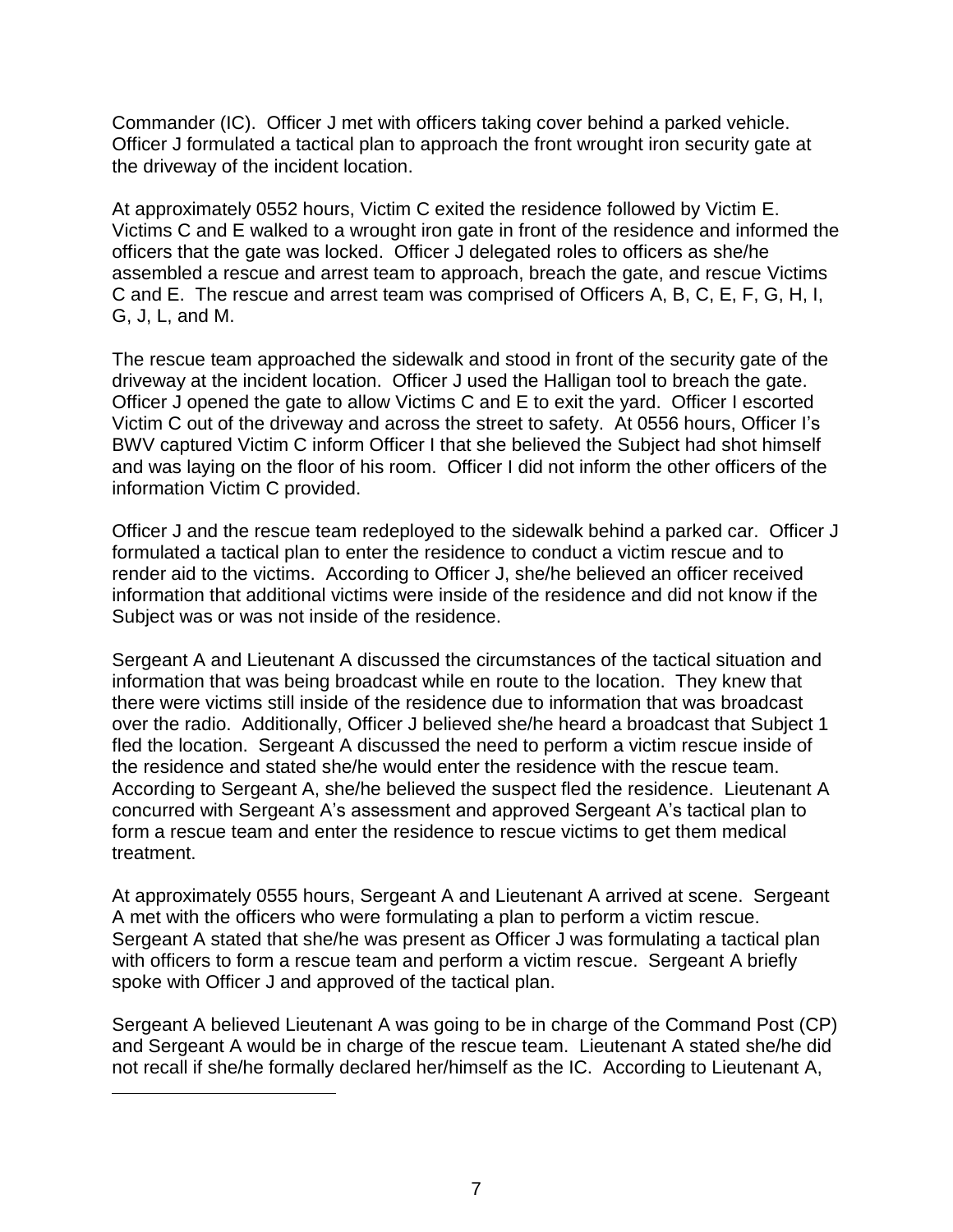people knew she/he was the Watch Commander, was giving orders, and believed that officers knew she/he was in charge.

The rescue team maneuvered across the street and entered the front yard of the residence with Officer J as the team leader and Sergeant A as the supervisor in charge of the team for command and control. Officer J utilized a Department-issued ballistic shield.

According to Officer J, she/he considered asking if someone if they were trained in the ballistic shield, but took it upon her/himself to utilize the ballistic shield because the scene was fluid and everybody on the rescue team had a job. Officer J later informed FID investigators she/he was not trained in the use of the ballistic shield.

As the rescue team entered the residence, Lieutenant A directed Sergeant B to form a second rescue/arrest team. Sergeant B remained outside, across the street from the residence with the additional rescue/arrest team. Sergeant B was informed that there was a shed outside of the residence that had to be held while the residence was cleared. Sergeant B directed her/his team to cover the shed while the primary team continued to search inside of the residence.

During the search of the residence, the officers located Victim F in the first bedroom near the front of the residence. Victim F informed the officers that she was shot and could not walk. Sergeant A directed officers to perform a rescue to carry Victim F out of the residence. Victim F informed the officers that Victim G was also in the room with her. Victim G walked out of the room and was escorted out of the residence by Officer E.

As the team of officers entered the second bedroom, officers observed Subject 1 laying on the floor motionless and unresponsive. Subject 1 had a pistol in his right hand and was bleeding from a gunshot wound to his head. According to Officer H, Subject 1 appeared to be unconscious but breathing.

Officer H yelled out for the trailing officers to kick the gun out of Subject 1's hand. Officer L moved up to Subject 1 and used her/his foot to sweep the pistol out of Subject 1's hand. The gun moved a short distance away from Subject 1. Officer L then placed her/his right foot on the gun and utilized a backward sweeping motion to move the gun behind her/him. Officer B then utilized the front end of her/his foot and gently moved the gun to a corner of the bedroom near a wall. According to Officer B, she/he ensured the barrel of the gun did not cover any officers and believed the barrel rested in a safe place pointing in a southerly direction. Officers L and I then handcuffed Subject 1.

As the rescue team continued to search the residence, officers observed Victim D in a third bedroom.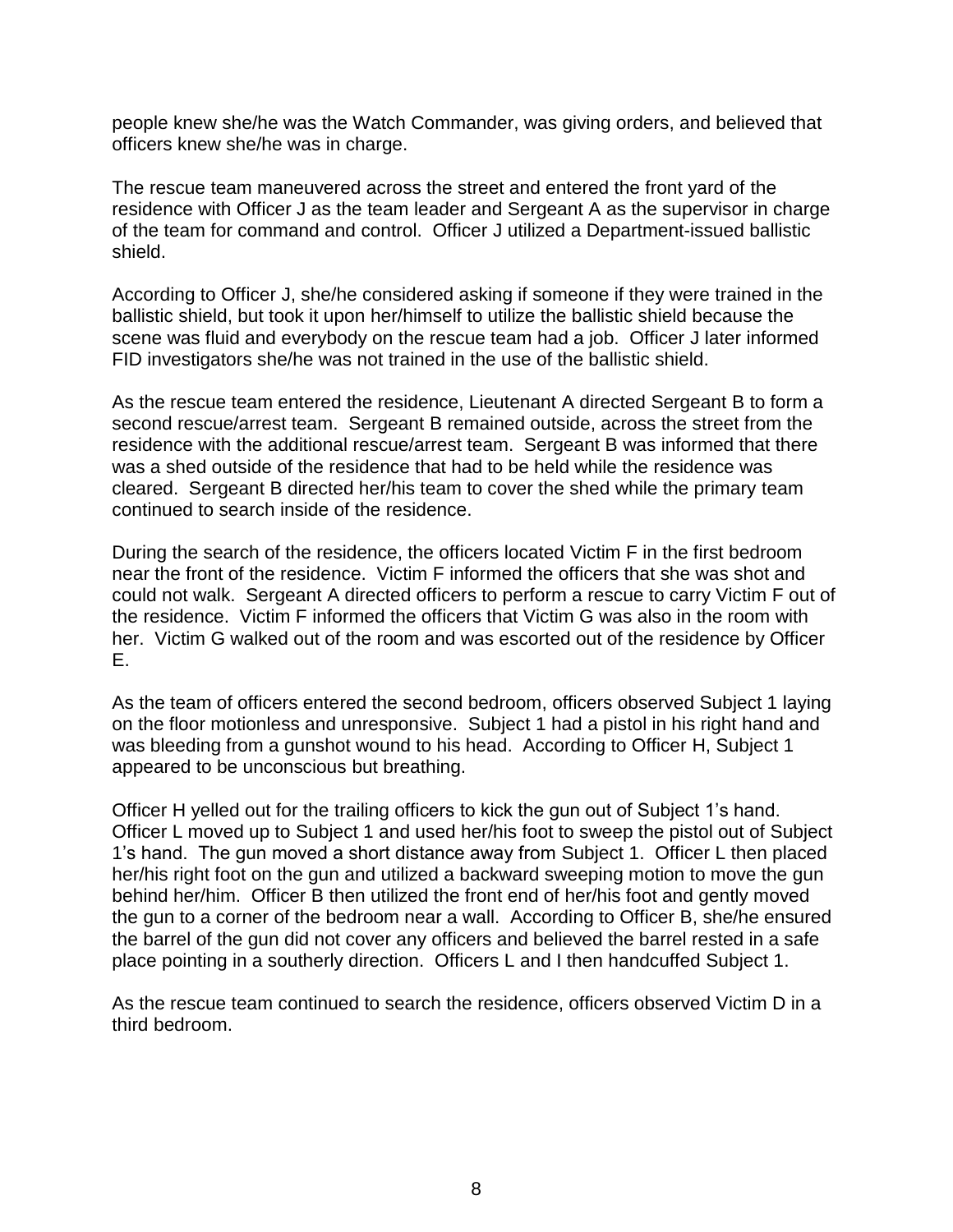At 0607:17 hours, Sergeant A informed Lieutenant A that the residence was clear and safe for the RA (rescue ambulance) to enter. At 0607:19 hours, Lieutenant A broadcast the residence was clear and requested a RA.

Officer A notified Lieutenant A that she/he had been involved in an OIS. Lieutenant A directed Sergeant B to separate and monitor Officer A and to obtain a Public Safety Statement (PSS). Lieutenant A identified all the officers who were present during the OIS and requested additional supervisors to monitor the officers. Lieutenant A monitored the officers until the additional supervisors arrived and monitored the substantially-involved officers.

According to Sergeant B, she/he took a PSS from Officer A. Sergeant B stated she/he did not need to ask all of the PSS questions because she/he already knew the answers from information that was broadcast and heard other information being shared while she/he was at scene.

The Los Angeles Fire Department responded to the residence and rendered aid to the Subject and injured victims.

At approximately 0702 hours, Department Operations Center (DOC) was notified of the Categorical Use of Force.

According to Lieutenant A's BWV, Officer A notified Lieutenant A she/he was involved in an OIS at 0608 hours. The DOC was notified of the Categorical Use of Force 56 minutes after the IC was told that an OIS had occurred.

The first representative from FID arrived on the scene at 0828 hours.

Subject 1 died as a result of a self-inflicted gunshot wound. Two of the victims died as a result of having been shot by Subject 1.

### **Los Angeles Board of Police Commissioners' Findings**

The BOPC reviews each Categorical Use of Force incident based upon the totality of the circumstances, namely all of the facts, evidence, statements and all other pertinent material relating to the particular incident. In every case, the BOPC makes specific findings in three areas: Tactics of the involved officer(s); Drawing/Exhibiting of a firearm by any involved officer(s); and the Use of Force by any involved officer(s). Based on the BOPC's review of the instant case, the BOPC made the following findings:

# **A. Tactics**

The BOPC found Lieutenant A and Sergeant A along with Officers A, B, C, D, E, F, G, and H's tactics to warrant a Tactical Debrief. The BOPC found Officer I's tactics to warrant a finding of Administrative Disapproval.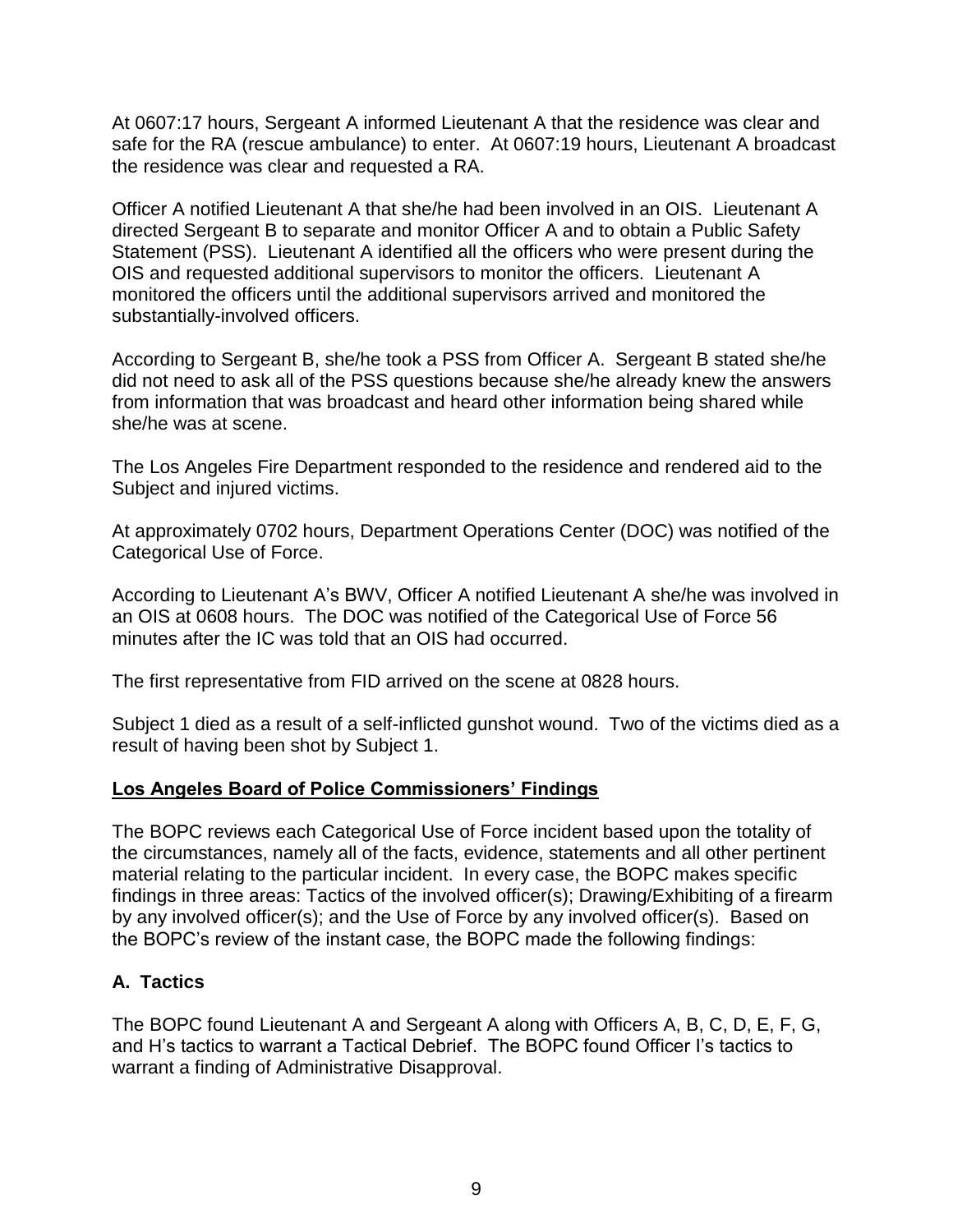# **B. Drawing and Exhibiting**

The BOPC found Officers A, B, C, D, E, F, G, H, I, and J's drawing and exhibiting of a firearm to be In Policy.

## **C. Lethal Use of Force**

The BOPC found Officer A's lethal use of force to be In Policy.

## **Basis for Findings**

In making its decision in this matter, the Commission is mindful that every "use of force by members of law enforcement is a matter of critical concern both to the public and the law enforcement community. It is recognized that some individuals will not comply with the law or submit to control unless compelled to do so by the use of force; therefore, law enforcement officers are sometimes called upon to use force in the performance of their duties. It is also recognized that members of law enforcement derive their authority from the public and therefore must be ever mindful that they are not only the guardians, but also the servants of the public. The Department's guiding value when using force shall be reverence for human life. Officers shall attempt to control an incident by using time, distance, communications, and available resources in an effort to de-escalate the situation, whenever it is safe and reasonable to do so. When warranted, Department personnel may objectively use reasonable force to carry out their duties. Officers who use unreasonable force degrade the confidence of the community we serve, expose the Department and fellow officers to legal and physical hazards, and violate the rights of individuals upon whom unreasonable force is used. Conversely, officers who fail to use force when warranted may endanger themselves, the community and fellow officers." (Use of Force Policy, Los Angeles Police Department Manual.)

The Commission is cognizant of the legal framework that exists in evaluating use of force cases, including the United States Supreme Court decision in Graham v. Connor, 490 U.S. 386 (1989), that:

"The reasonableness of a particular use of force must be judged from the perspective of a reasonable officer on the scene, rather than with the 20/20 vision of hindsight. The calculus of reasonableness must embody allowance for the fact that police officers are often forced to make split-second judgments – in circumstances that are tense, uncertain and rapidly evolving – about the amount of force that is necessary in a particular situation."

The Commission is further mindful that it must evaluate the actions in this case in accordance with existing Department policies. Relevant to our review are Department policies that relate to the use of force:

Law enforcement officers are authorized to use deadly force to: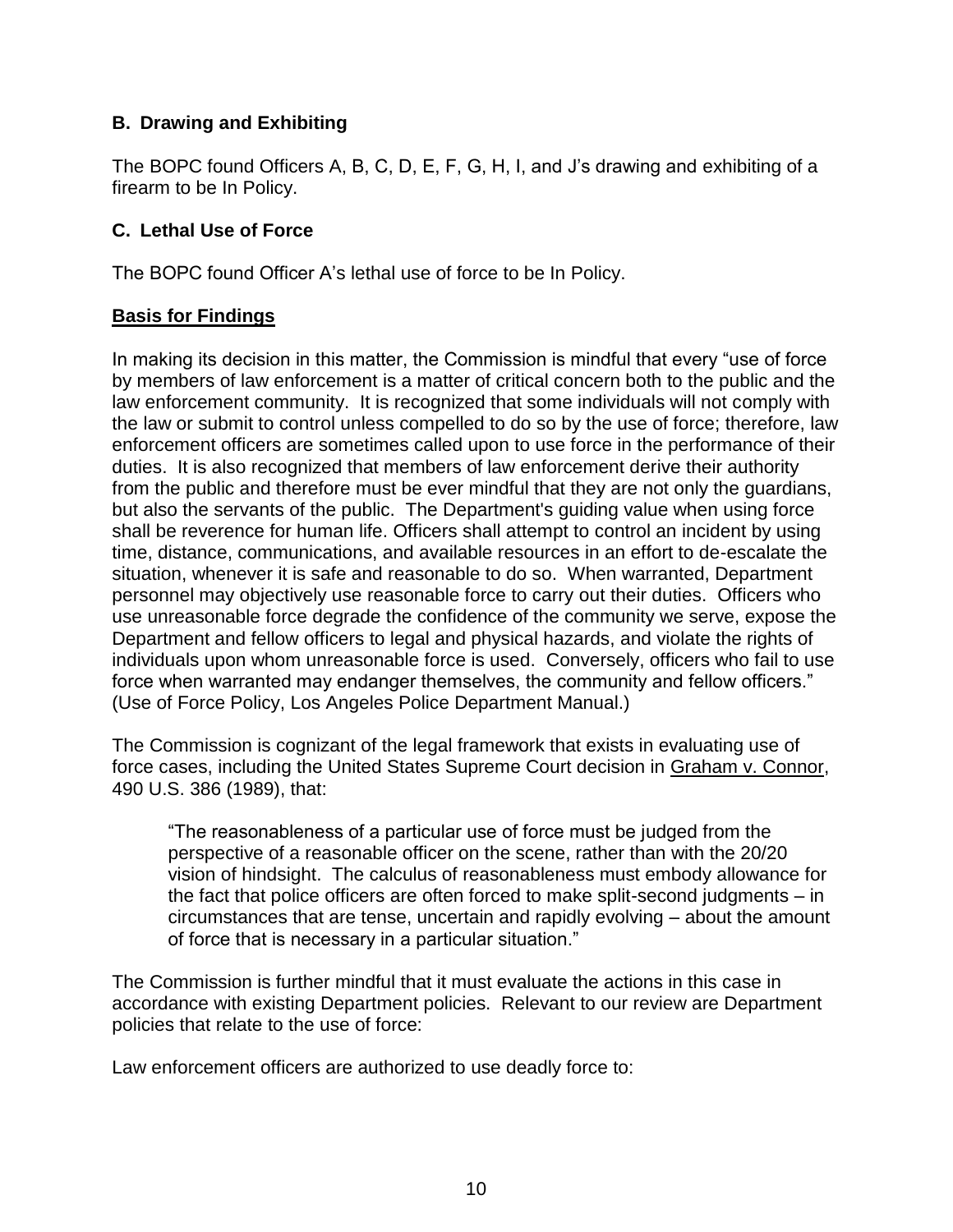- Protect themselves or others from what is reasonably believed to be an imminent threat of death or serious bodily injury; or
- Prevent a crime where the subject's actions place person(s) in imminent jeopardy of death or serious bodily injury; or
- Prevent the escape of a violent fleeing felon when there is probable cause to believe the escape will pose a significant threat of death or serious bodily injury to the officer or others if apprehension is delayed. In this circumstance, officers shall to the extent practical, avoid using deadly force that might subject innocent bystanders or hostages to possible death or injury.

The reasonableness of an Officer's use of deadly force includes consideration of the officer's tactical conduct and decisions leading up to the use of deadly force. (Use of Force Policy, Los Angeles Police Department Manual.)

An officer's decision to draw or exhibit a firearm should be based on the tactical situation and the officer's reasonable belief that there is a substantial risk that the situation may escalate to the point where deadly force may be justified. (Los Angeles Police Department Manual.)

Tactical de-escalation involves the use of techniques to reduce the intensity of an encounter with a subject and enable an officer to have additional options to gain voluntary compliance or mitigate the need to use a higher level of force while maintaining control of the situation. Tactical de-escalation does not require that an officer compromise his or her safety or increase the risk of physical harm to the public. De-escalation techniques should only be used when it is safe and prudent to do so. (Tactical De-Escalation Techniques, October 2016.)

# **A. Tactics**

• During its review of the incident, the BOPC considered the following:

### • **Tactical De-Escalation**

*Tactical de-escalation involves the use of techniques to reduce the intensity of an encounter with a suspect and enable an officer to have additional options to gain voluntary compliance or mitigate the need to use a higher level of force while maintaining control of the situation (Use of Force - Tactics Directive No. 16, October 2016, Tactical De-Escalation Techniques).*

Tactical de-escalation does not require that an officer compromise his or her safety or increase the risk of physical harm to the public. De-escalation techniques should only be used when it is safe and prudent to do so.

In this case, the officers responded to a radio call where the information provided indicated that a victim had been shot and the PR and Subject were still inside of the residence. Upon arrival, the officers heard gunfire and did not know where the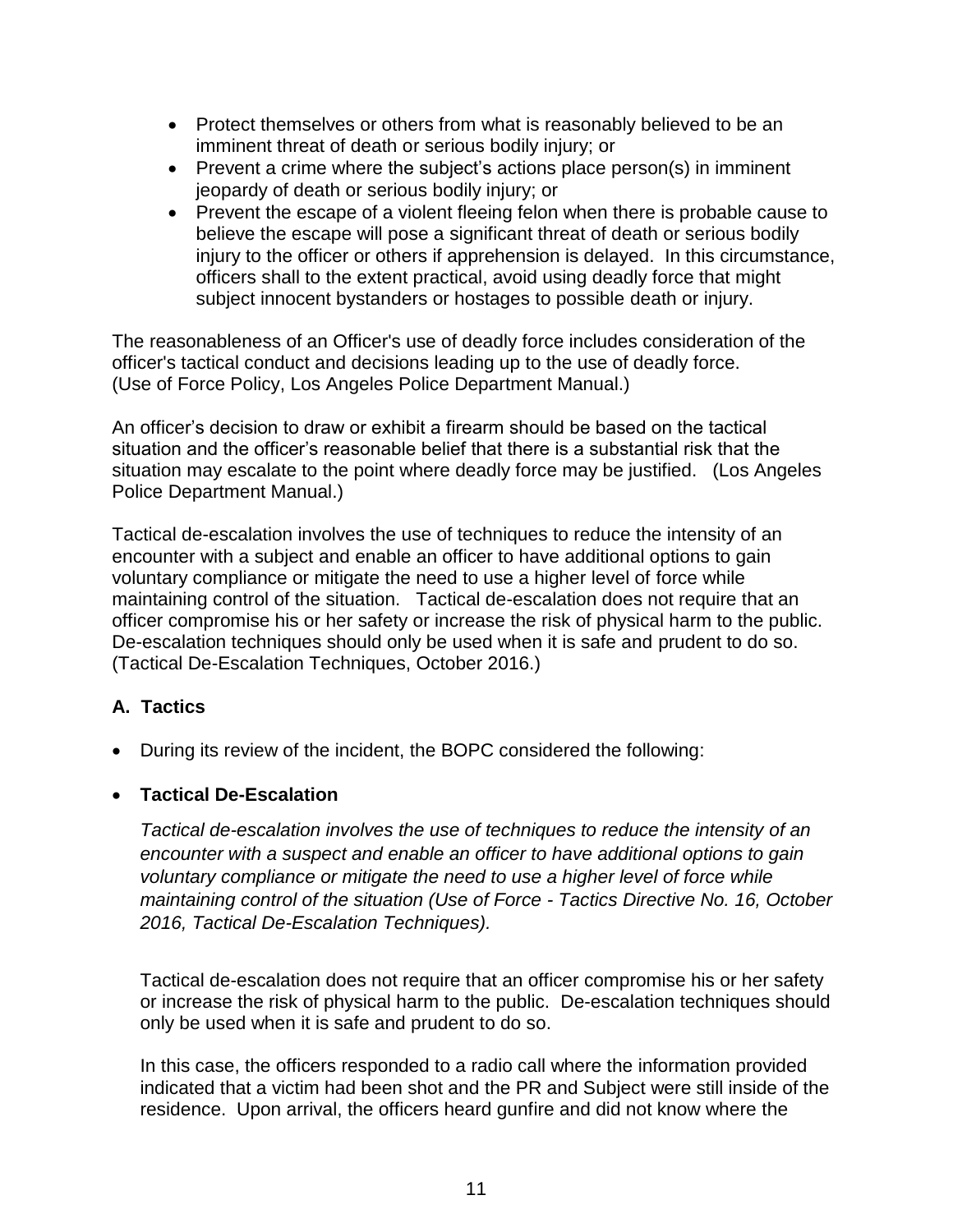Subject was located. Due to the extremely high level of danger to the officers, the officers were unable to establish lines of communication with the Subject. Officers believed the Subject was actively shooting at officers and had access to additional victims inside of the residence. Officers were required to take immediate action due to the nature of the incident, which included multiple radio calls involving shots fired, victims down inside the residence, and officers hearing additional shots fired as they arrived on the scene. The officers nevertheless utilized cover and distance to allow them time to formulate a tactical plan involving arrest and rescue teams. Despite the supervisors and officers' belief that the Subject had possibly fled the residence, they deployed a ballistic shield as an additional resource to provide additional cover for the officers. During the entry into the residence, the officers located and communicated with several victims. While inside the residence, officers encountered an individual they believed might be the Subject and discovered he had sustained a gunshot wound to his head. Officers took the Subject into custody and continued searching the residence for additional victims and suspects. Once the location was secured, officers ensured that all persons with injuries received medical treatment, including the Subject.

### • **Debriefing Point No. 1 - Utilization of Cover/Crossfire**

The utilization of cover, coupled with distance, enables an officer to confront an armed suspect while simultaneously minimizing the officer's exposure. As a result, the overall effectiveness of a tactical incident can be enhanced while also increasing an officer's tactical options.

Officers, when faced with a tactical incident, improve their overall safety by their ability to recognize an unsafe situation and work collectively to ensure a successful resolution. The ability to adjust to a tactical situation ensures minimal exposure to the officers.

In this case, Officer C was unsure of the Subject's location and believed that the Subject may have fled to one side of the street. In an attempt to maintain a tactical advantage, Officer C approached the location of the incident by remaining in the middle of the street. After the OIS, Officer C momentarily created a possible crossfire situation while she/he moved towards the Subject's residence on the opposite side of the street.

The BOPC evaluated Officer C's actions and determined that based on the rapidly unfolding tactical situation, it was reasonable that Officers C did not initially know the Subject's location and therefore did not know that she/he was possibly creating a crossfire situation. Once officers recognized the potentially unsafe situation, they communicated with Officer C, who was still on the move, and Officer C immediately corrected her/his tactical positioning.

Based upon the totality of the circumstances, the BOPC determined that Officer C's actions were not a substantial deviation from approved Department tactical training.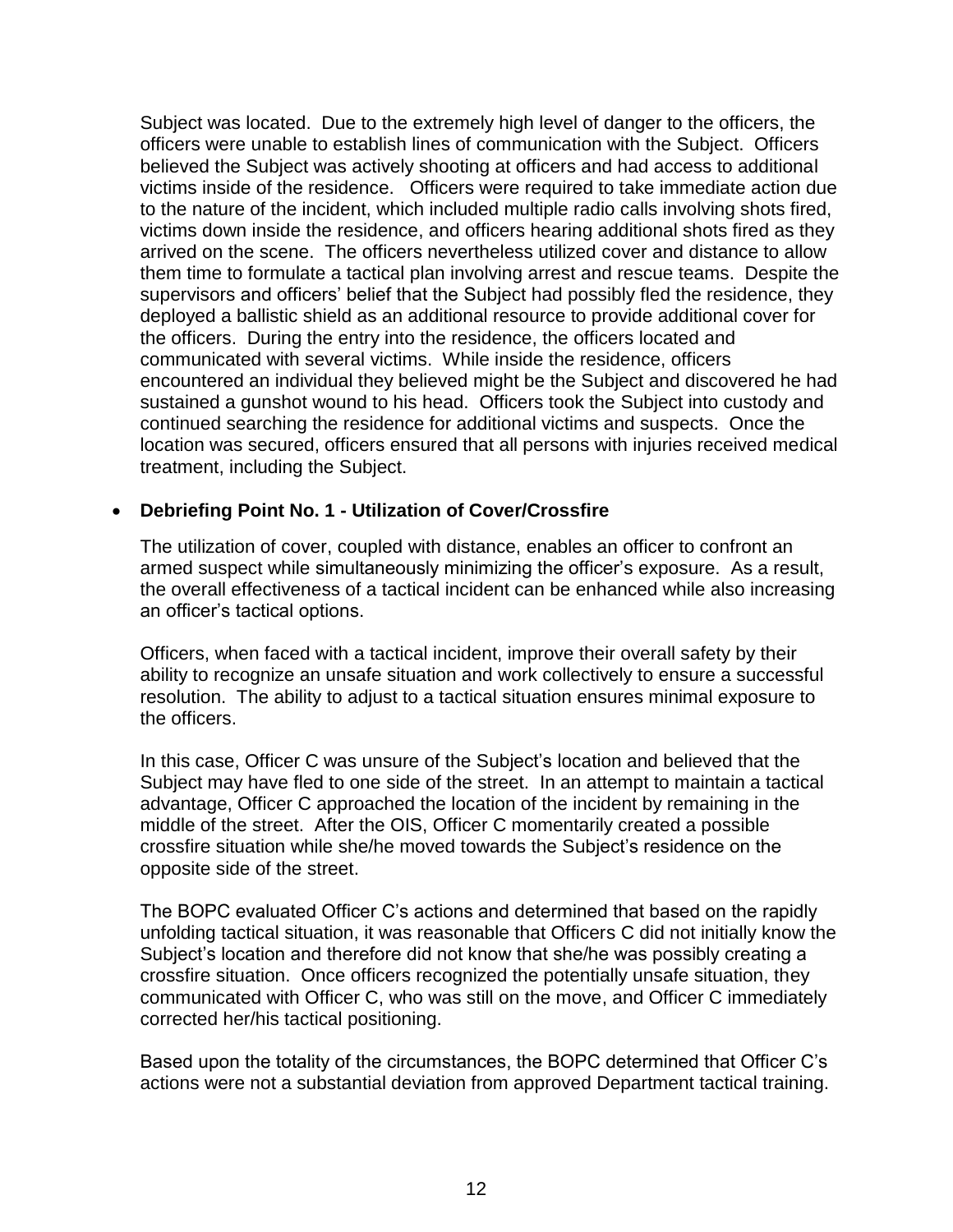• **Debriefing Point No. 2 - Body Armor** (Substantial Deviation – Officer I)

Officer I did not don her/his Department approved body armor as required when conducting field related duties.

The BOPC determined that Officer I's decision not to don body armor prior to responding to the field was a substantial deviation, without justification, from Department policy and approved tactical training.

- The BOPC also considered the following:
	- **1. Patrol Rifle Manipulations –** The investigation revealed that Officer G inadvertently ejected a round from her/his patrol rifle. Officer G was reminded to properly verify and know the condition of her/his patrol rifle prior to deploying it in a tactical situation. Officer G was also reminded to consider the utilization of the low-light chamber check method to determine the condition of her/his patrol rifle.
	- **2. Tactical Communication –** The investigation revealed that Officer A did not verbally advise that she/he was involved in an OIS to supervisors or the officers located in close proximity to him. While Officer A did broadcast that shots had been fired, her/his broadcast did not clearly indicate that she/he was involved in an OIS. It would have been appropriate for Officer A to notify her/his partners that Officer A had discharged her/his weapon and to notify a supervisor when feasible. It was not clear to personnel at the scene that Officer A's gunshot had come from her/him, rather than from the Subject. The fact that Officer A had fired her/his weapon would have been relevant to officers and supervisors at the scene considering that the ongoing tactical incident, as well as previous Help Call broadcasts, had information related to the Subject's gunfire. Officer A was reminded to advise responding personnel of all pertinent information as soon as practicable during a tactical situation.

Additionally, the investigation revealed that when Officer I was informed by a victim that Subject 1 had shot himself inside the residence, she/he did not relay that information to any of the other officers. Upon further investigation by FID, it was determined that Officer I did not recall hearing the information about the Subject shooting himself. Officer I was reminded of the importance of communicating all pertinent information during a tactical situation.

**3. Ballistic Shield Training –** The investigation revealed that Officer J deployed a ballistic shield despite not being trained in its use. This incident was extremely dynamic and fluid, with multiple shooting victims inside of the confined areas of the residence. It was noted that Officer J did not improperly utilize the ballistic shield during the tactical incident. Officer J has subsequently received formal training in the use of the ballistic shield.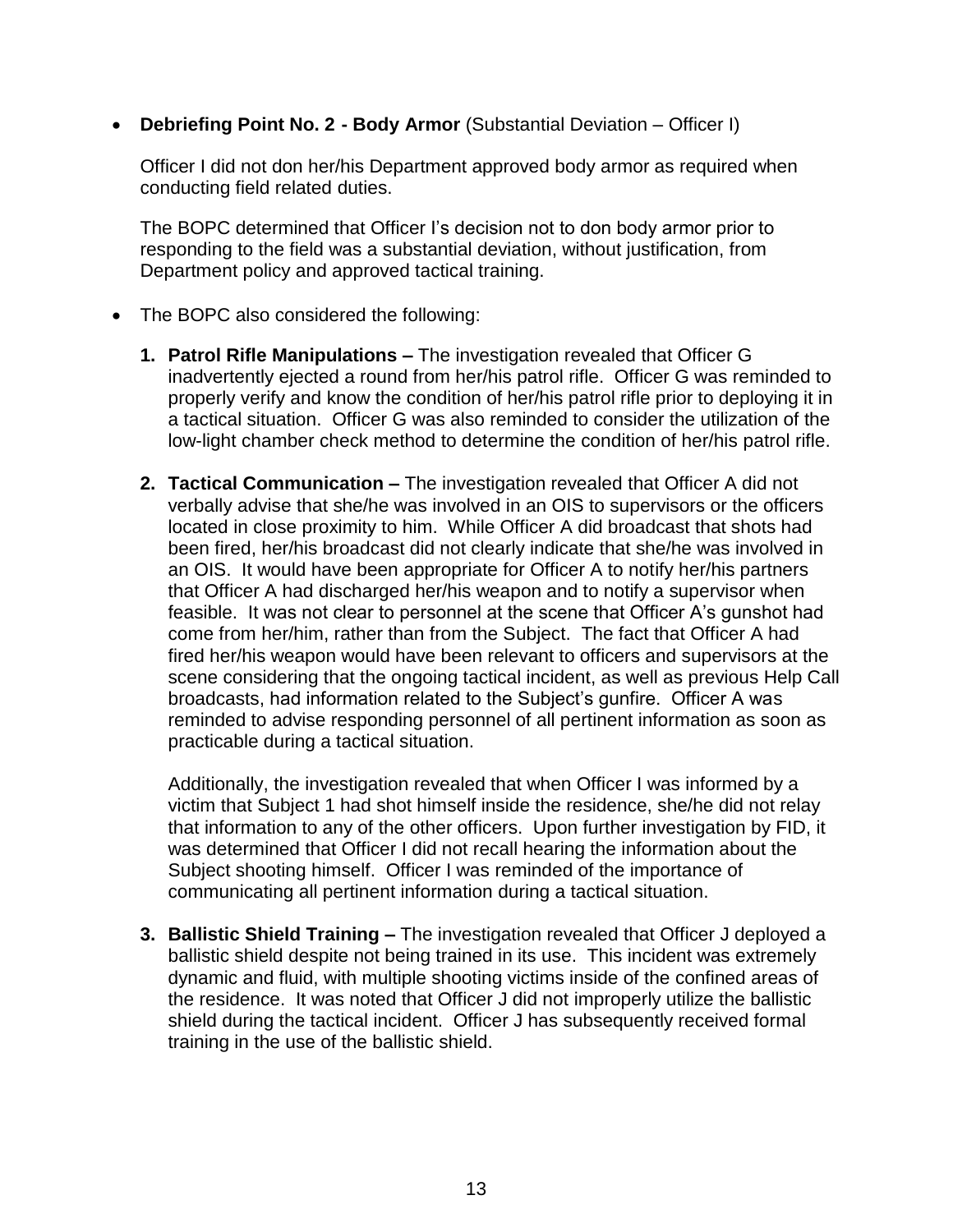- **4. Ballistic Helmets –** The investigation revealed that multiple officers did not don their ballistic helmets during the incident. Although not required, officers are strongly encouraged to don ballistic helmets during a tactical situation.
- **5. Preservation of Evidence** The investigation revealed that Officer J directed Officer L to kick the handgun away from Subject 1 to prevent him from potentially using it against the officers. Officer L indicated that she/he kicked the handgun twice, but it did not move very far, so she/he placed her/his foot on top of the handgun and swept it behind her/him. Officer B subsequently used her/his boot to move the handgun further away from Subject 1 and ensured that the barrel was pointed toward a safe direction. Officers B, J, and L were reminded that kicking a firearm may increase the risk of an unintentional discharge. In this case, however, the tactical situation dictated that the Subject's handgun had to be moved prior to taking him into custody.

## • **Command and Control**

Prior to the arrival of a supervisor, Officer J, the most senior officer on the scene, took an active leadership role, initiated command and control, and formulated a tactical plan to rescue victims inside the location. Officer J directed officers to form rescue teams and approached the location to open a locked gate and escort two victims to safety.

The actions of Officer J were consistent with Department training and met the BOPC's expectations of a senior officer during a critical incident.

Lieutenant A, the on-duty watch commander, and Sergeant A, a field supervisor were actively monitoring the radio frequency and proactively responded to the scene in the same vehicle. While en route to the location, they heard a broadcast that a suspect had possibly fled the location. Lieutenant A and Sergeant A communicated with each other and developed a plan to conduct a victim rescue based on the information known to them at the time. Upon their arrival, Sergeant A took over command and control of the entry and rescue teams and developed a tactical plan with Lieutenant A's approval. The plan included assignments of officers to lesslethal, entry, and arrest teams.

Although Sergeant A described the plan as a "rescue," she/he communicated to the officers that although there was no active shooting at the time, they should assume that there was a suspect inside. Lieutenant A also indicated that he considered the possibility that officers may encounter the suspect inside the residence.

Once inside the location, Sergeant A directed a methodical search of the residence and assisted victims to safety. Sergeant A also supervised the officers during the handcuffing of the Subject, who was injured by a self-inflicted gunshot wound. Although Sergeant A had heard a broadcast that the Subject might have fled, she/he was reminded not to rely on unverified information as it can hinder the mental readiness of officers regarding the potential threat they may encounter.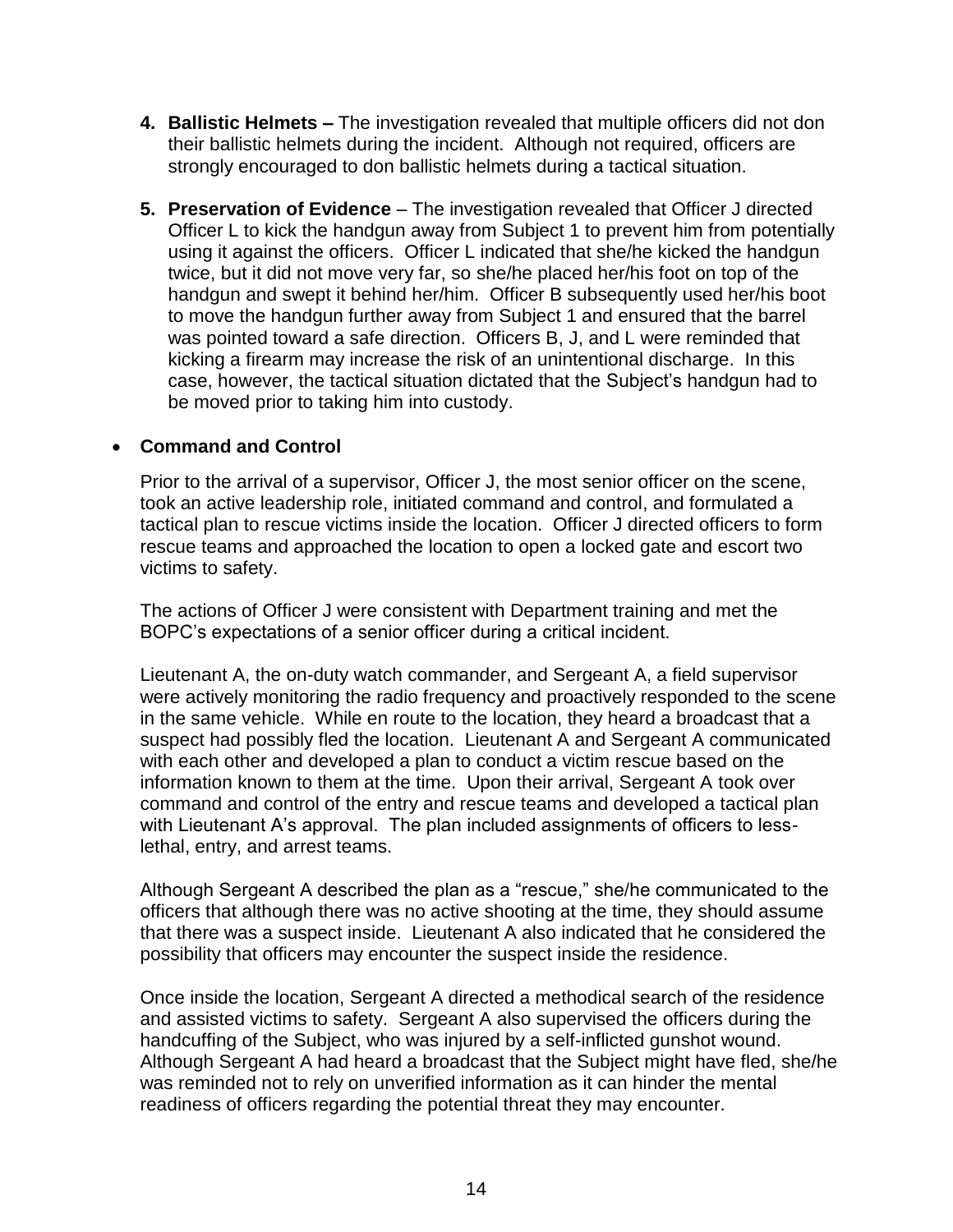While Lieutenant A assumed the role of IC upon her/his arrival, the BOPC would have preferred that Lieutenant A had formally declared her/himself the IC. The formal declaration would have ensured that the officers at scene were aware of the transfer of command.

As the IC, Lieutenant A made the appropriate decision to treat the tactical situation as an Immediate Action / Rapid Deployment incident rather than a Barricaded Suspect. Based on the information available to her/him at the time, she/he believed there were additional victims injured inside and that the Subject had either fled or remained and possibly had access to those additional victims.

Overall, the actions of these supervisors were consistent with Department supervisory training and met the BOPC's expectations of field supervisors during a critical incident.

• The BOPC found Lieutenant A and Sergeant A along with Officers A, B, C, D, E, F, G, and H's tactics to warrant a finding of Tactical Debrief. The BOPC found Officer I's tactics to warrant Administrative Disapproval.

## **B. Drawing and Exhibiting**

• According to Officer E, prior to arrival, she/he drew her/his service pistol while inside the police vehicle because she/he believed there was a shooter inside the residence and the situation was still active.

According to Officer E, she/he holstered her service pistol to assist with the rescue of a victim. She/he then returned to the front of the residence and drew her/his service pistol a second time.

According to Officer E, she/he drew her/his service pistol a third time to clear a shed next to the residence.

Officer F recalled,

"I un - - I unholstered my weapon after the first initial shot that I heard, and I unholstered based on the tactical situation and my reasonable belief that this situation that I was faced in front of may escalate to the point where deadly force may be justified."

According to Officer F, she/he holstered her/his service pistol, donned a ballistic helmet, and then drew her/his service pistol a second time.

According to Officer F, she/he holstered again to assist a victim out of the residence. She/he drew her/his service pistol a third time when she/he returned to the residence to continue with the search team.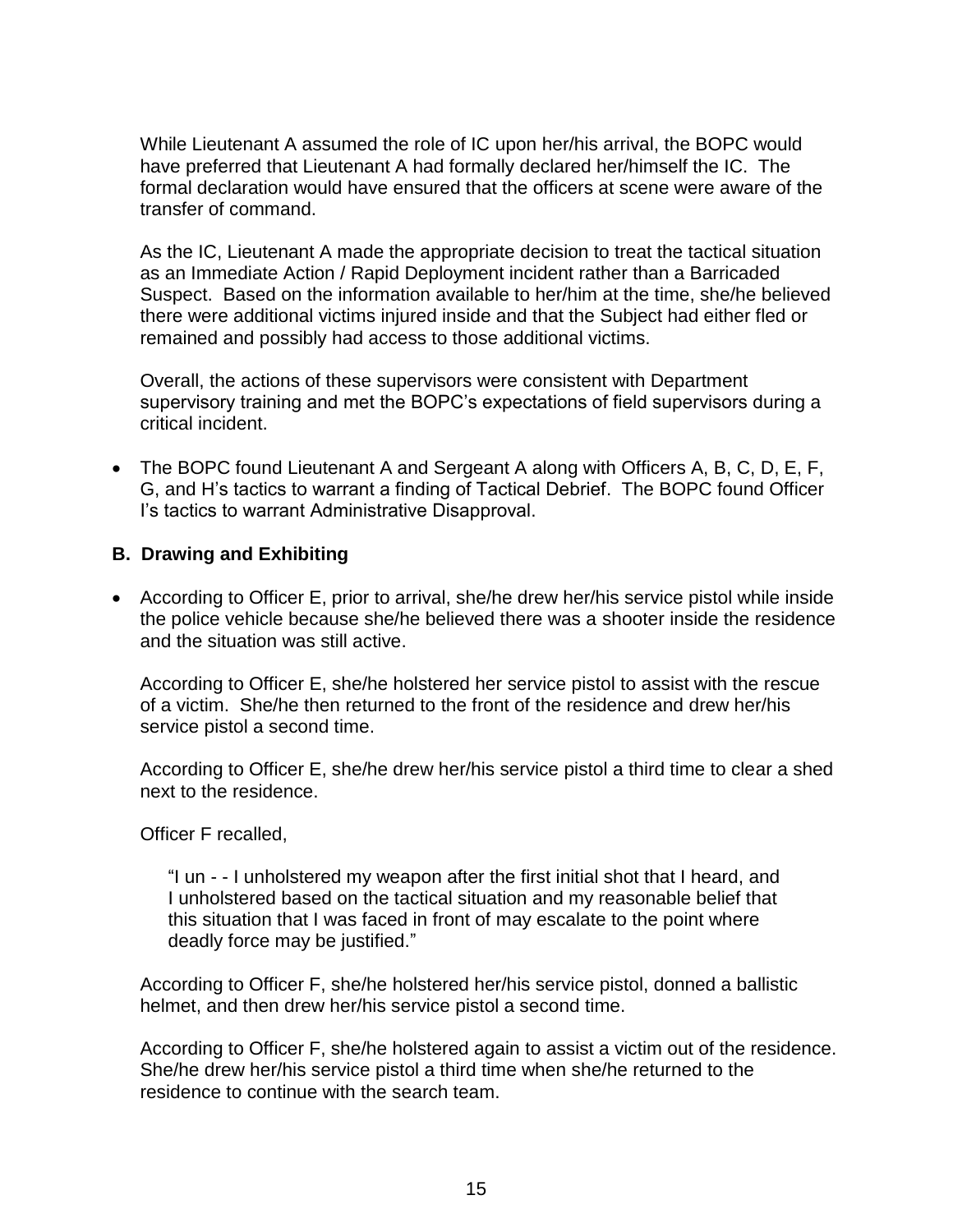According to Officer A, she/he exited her/his police vehicle and heard a broadcast that officers were being fired at. Officer A drew her/his service pistol.

According to Officer A, she/he holstered her/his service pistol to handcuff Subject 1. After Subject 1 was handcuffed, Officer A drew her/his service pistol a second time.

According to Officer B, as she/he approached the location, she/he heard shots being fired and drew her/his service pistol.

According to Officer B, she/he holstered her/his service pistol once the house had been secured. While conducting a search of a shed outside the residence, she/he drew a second time.

According to Officer G, as she/he was exiting her/his police vehicle, she/he heard a shot and believed the Subject was inside the house, actively shooting. Officer G deployed her/his patrol rifle and heard an officer broadcast that they were taking rounds*,* so Officer G began to run down the street*,* towards the location for immediate rapid deployment into the house.

According to Officer G, while subsequently searching the residence, she/he was designated as a cover officer. Due to the close quarters inside the house, she/he could not use her/his patrol rifle without covering an officer, so Officer G slung her/his patrol rifle and drew her/his service pistol.

According to Officer C, as she/he was approaching the location in the officers' police vehicle, she/he heard approximately three shots. As she/he exited her/his police vehicle, she/he heard an officer broadcast that they were taking rounds, at which point, Officer C deployed the shotgun.

According to Officer C, she/he moved toward the residence to get cover. She/he heard officers telling her/him to come back to avoid crossfire. Officer C took a position of cover and due to a potential active shooter, loaded a round of slug ammunition into the shotgun. To allow her/ him to don a ballistic helmet, Officer C gave the shotgun to Officer D and advised her/him that it was loaded with a slug round. After Officer C donned a ballistic helmet, she/he drew her/his service pistol.

According to Officer D, she/he heard a gunshot as she/he parked her/his police vehicle, so she/he exited her/his police vehicle and drew her/his service pistol.

According to Officer D, Officer C gave Officer D her/his shotgun and advised that there was a slug round already loaded inside. Officer D believed deploying a shotgun loaded with a slug round was appropriate because the incident involved an active shooter and there were very few patrol rifle certified personnel.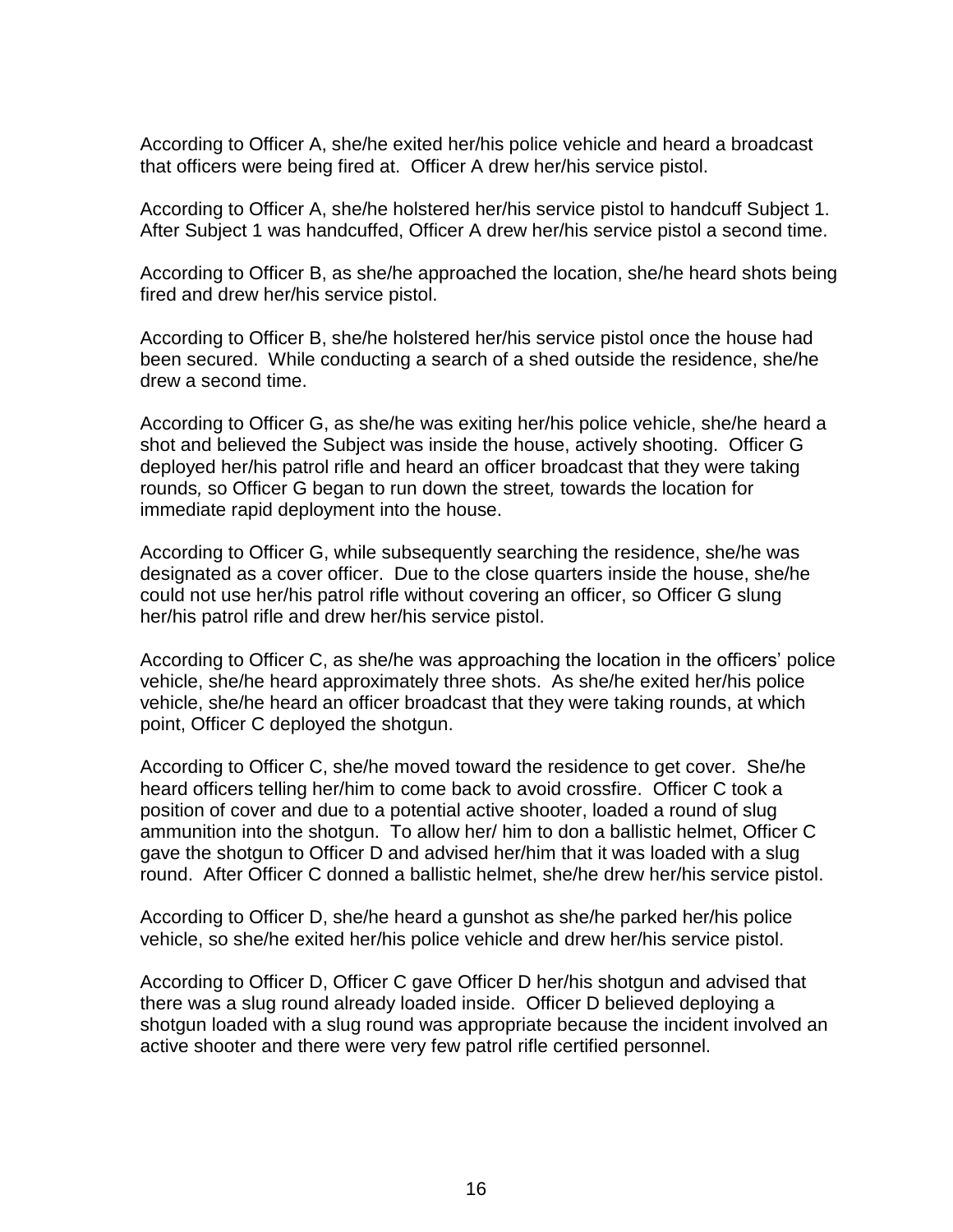According to Officer H, as they arrived, Officer I advised her/him that she/he had heard gunshots. Officer H exited the police vehicle and deployed her/his shotgun with slug ammunition.

According to Officer I, as she/he exited her/his police vehicle, Officer I heard one gunshot and another officer broadcast that officers were being shot at. Officer I drew her/his service pistol and approached the incident location.

According to Officer I, after escorting a victim from the residence, she/he responded to the front of the residence as part of an entry team and drew her/his service pistol a second time.

According to Officer J, while searching for the Subject inside the residence she/he drew her/his service pistol while holding the ballistic shield.

Based on the totality of the circumstances, the BOPC found that an officer with similar training and experience as Officers, while faced with similar circumstances, would reasonably believe that there was a substantial risk the situation may escalate to the point where deadly force may be justified.

Therefore, the BOPC found Officers A, B, C, D, E, F, G, H, I, and J's drawing and exhibiting of a firearm to be In Policy.

## **C. Lethal Use of Force**

### • **Officer A –** (pistol, one round)

According to Officer A, she/he heard a broadcast from officers advising that there were rounds being fired at them. As Officer A located Subject 1's residence, she/he heard a gunshot and observed muzzle flash from the front of the residence. Based on the broadcast that officers were already being shot at and observing the muzzle flash, Officer A believed that Subject 1 was shooting at her/him and the other officers at scene. Officer A, fearing that she/he was going to be shot, raised her/his service pistol and aligned its sights on the last spot where she/he had observed Subject 1 shooting from. Officer A fired one round from her/his service pistol.

### Officer A recalled,

"[The officers] had already taken rounds. And I see the numbers and I see the number of the house so I know that's the house. And then as soon as I identify the house, I hear one gunshot with a muzzle flash.

And at that point, I know that I'm being fired upon and several other officers that responded, so I was afraid, became afraid that I was going to get shot. And - - and at that point, I raised my gun and I - - I aligned my sights as best as I can in the last spot where I saw the - - the [Subject]